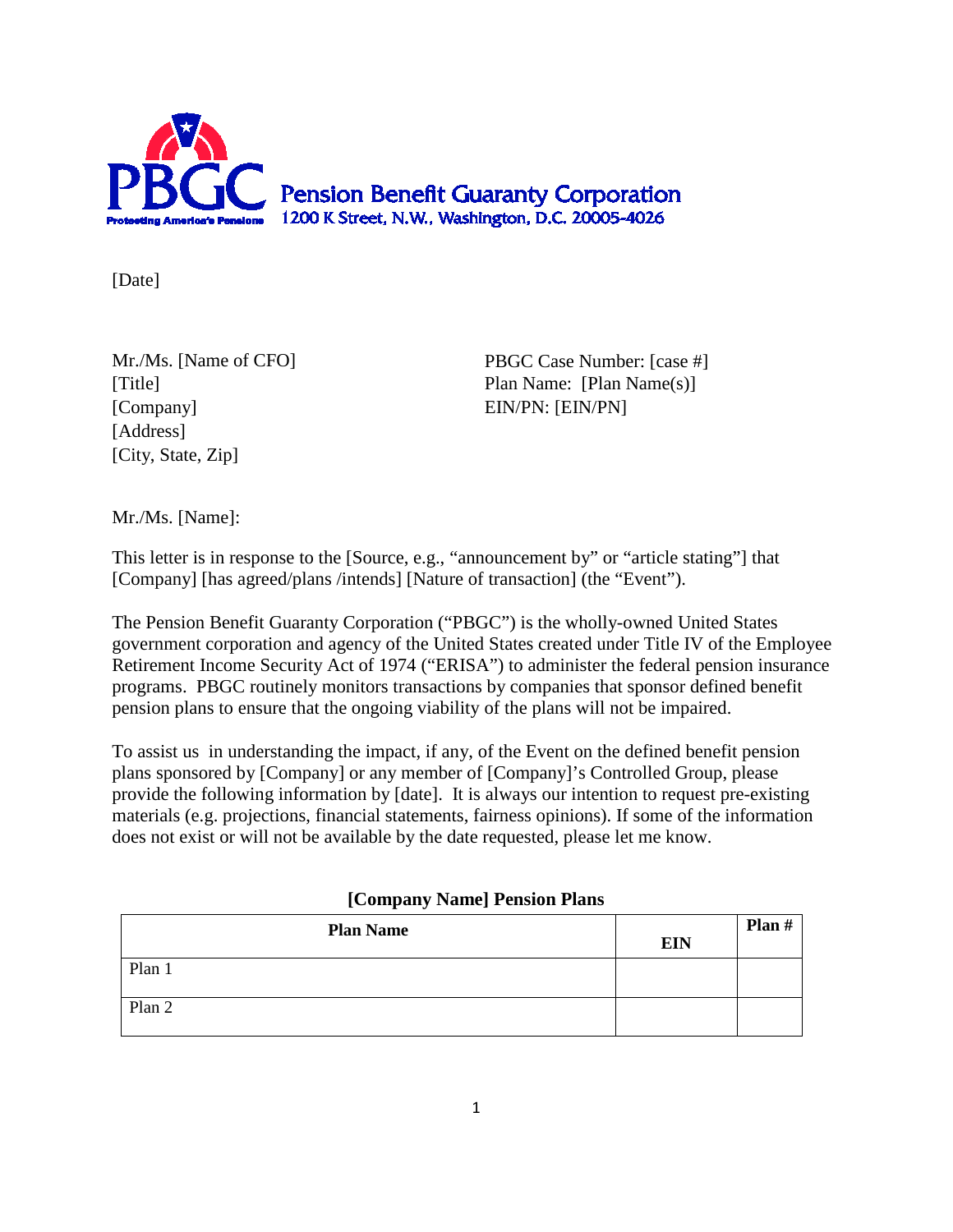## **Information on the Event:**

[Note: These are sample questions. Not all questions apply to each Event.]

- 1. Provide a timeline of all steps required to complete the Event.
- 2. Provide a statement of the "Sources and Uses" of funds for the Event as well as the key terms and conditions of the acquisition financing. Also provide a fairness opinion, if applicable.
- 3. Provide copies of all sale memoranda prepared in connection with the Event. To the extent the following information is not included in these materials, provide the following: pro-forma financial projections of income statements, balance sheets, and cash flow statements along with the key assumptions underlying those projections.
- 4. Will there be a change in the Plan's controlled group as a result of the Event? If so, please describe the change(s).
- 5. Is the pension plan expected to be impacted by the Event? If so, how? E.g. plan benefits merged, increased, decreased, or frozen.

What is [Company]'s pension funding policy [e.g. a routine proportion of AFTAP or following the minimum requirement)? Are extra contributions being considered?

- 6. Provide contact information for a person at [the buyer] who can answer questions related to the Event.
- 7. Describe the expected use of cash proceeds from the Event.
- 8. What factors led to the default?
- 9. Provide copies of the credit agreements affected by this default.
- 10. Provide a summary of the actions [Company] is taking to evaluate its strategic alternatives. If a financial advisor is supporting the consideration of strategic alternatives, provide a point of contact for this advisor.

## **Plan Information Requested (provide for each Plan):**

- 1. The most recent market value of Plan assets and any contributions, listed by date, made after the date of the asset value. Please include a breakdown of Plan assets by equity and fixed income, including the percentage of Plan assets invested in company stock.
- 2. Quarterly minimum funding contributions due for the 201X plan year along with status (ex. paid, not paid, to be paid, etc).